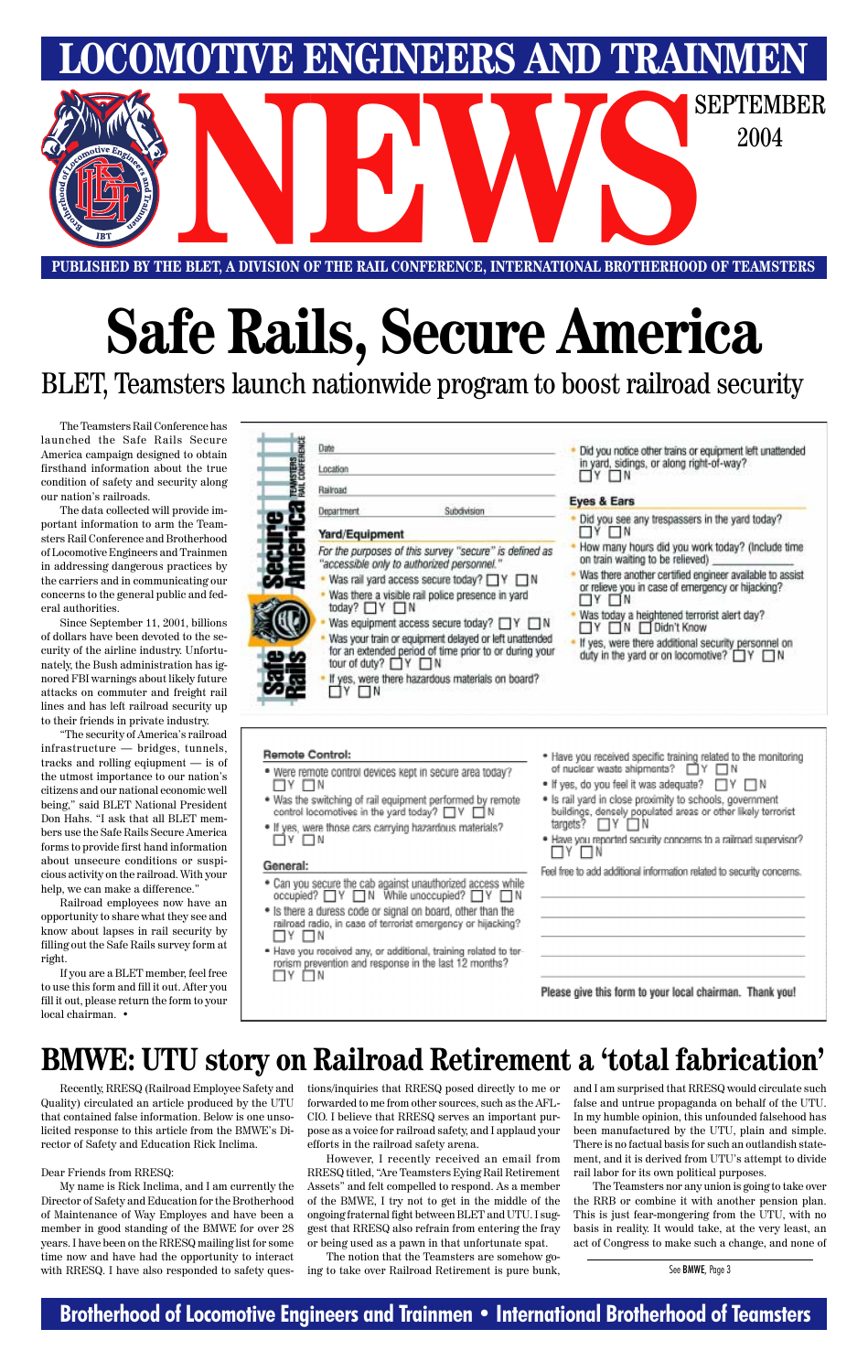The BLET Education & Training and Arbitration Departments are offering a General Chairman's workshop the week of November 15, 2004, to be held in the BLET Arbitration Department offices on the fifth floor of the Standard Building, Room 500, in Cleveland, Ohio.

The focus of this workshop will be on the preparation of Submissions for arbitrations conducted pursuant to Section Three of the Railway Labor Act. The three-day workshop will be held on Tuesday, Wednesday, and Thursday (Nov. 16, 17 and 18) from 9 a.m. to 5 p.m. We anticipate that most attendees will

use Monday and Friday for travel. While there is no tuition for the class, attendees are responsible for all other expenses. Attendance is limited to General Chairmen and any subordinates they designate who are engaged in arbitration work. We ask that you bring a copy of your basic Schedule Agreement for reference.

General Chairmen or Vice General Chairmen who are engaged in arbitration work and who are interested in registering for the workshop may do so online at http://www.ble-t.org/gc

Workshop instructors will include: BLET National Secretary-Treasurer William C. Walpert; BLET Vice-President Richard K. Radek; Assistant Director of the BLET Arbitration Department Marcus Ruef; Special Representative & Coordinator of Education and Training Ken Kroeger; and Arbitration Department Manager Greg Ross

The BLET will pay the costs of books and equipment. General Chairmen and Vice General Chairmen who attend are responsible for their transportation costs, along with the cost of room and board. Special arrangements have been made at the Sheraton City Center in downtown Cleveland.

Registration for the General Chairman Workshop is on a first-come, firstserved basis, with class size limited to the first 15 who register through the BLET website. If there is enough interest, a second workshop will be held sometime in early 2005. For more information, please contact Ken Kroeger, Coordinator of the BLET Education & Training Dept., at (216) 272-0986 or kroeger@ble-t.org. •

## **BLET sets General Chairman Workshop for November**

*The following is a statement by BLET National President Don Hahs regarding the Brotherhood of Maintenance of Way Employes proposed merger with the International Brotherhood of Teamsters:*

I would like to congratulate the leaders of the BMWE for taking the historic step of unanimously approving a merger agreement with the IBT and sending it out for ratification by its membership.

Your vote is the next step in a new era of transportation unity. The proposed merger of the BMWE and the IBT will continue the work that the BLET started with its merger last year.

I urge the brothers and sisters of the BMWE to vote for the merger and hope — one day soon — to welcome them into the Rail Conference with open arms.

Rail Labor needs to be united under one roof, and the entrance of the BMWE into the Rail Conference would be the next step towards this goal. Labor can accomplish a lot by working together.

During the time the BLET was considering its merger with the IBT, one labor leader said that now is the time for Rail Labor to get in the parade or watch it go by. We need to use the strength that we have collectively, and we must get bigger, badder and stronger by joining together.

The integration phase of our merger has just begun, but from the outset, the benefits of this merger have been remarkable. The IBT has been magnanimous in its lending of resources and the professional team and talent that President James Hoffa has assembled is an inspiration to all. For too long Rail Labor has been divided, each with our own agendas. Rail Labor must be able to move forward in a spirit of cooperation for the membership. With this step, we must try to finally present a united front and make real changes in the industry. Working with the different crafts must be the agenda for all rail labor leaders for the benefit of all our members.

It is my hope that the members of the BMWE will vote to join their BLET Brothers and Sisters under the IBT umbrella, and that others will follow us in beginning a new era of transportation labor unity. •

BLET Legislative Representatives from across the state of North Dakota elected Mike R. Muscha by acclamation to another four-year term as Chairman of the North Dakota State Legislative Board in meetings held in Bismarck, N.D., on August 27.

Also elected during the quadrennial meeting were: R.K. Huff of Division 746 (Mandan, N.D.) as First Vice Chairman; and R.D. Albrightson of Division 695 (Minot, N.D.) as Second Vice Chairman.

### BLET President Hahs statement on proposed BMWE-IBT merger

Dean E. Altringer of Division 160 (Harvey, N.D.) was elected as the Secretary-Treasurer of the Board.

"I look forward to serving the Board and the members here in the State of North Dakota," said Brother Muscha, a member of BLET Division 671 (Enderlin, N.D.). "It is a great honor that I have again been chosen to represent our members, and I pledge that I will put all my effort into the job."

Delegates met with numerous visitors during the convention, including U.S. Senator Byron Dorgan (D-N.D.), State Senator Joel Heitkamp, Minority Leader Merle Boucher, and Senators April Fairfield and Dwight Cook. North Dakota State AFL-CIO President Dave Kemnitz also attended, in addition to several representatives from the International Brotherhood of Teamsters. BLET First Vice-President E.W. Rodzwicz also attended the meeting to represent National President Don Hahs. "The national elections this fall are a big area of focus for us right now," Brother Muscha said. "We emphasized to our delegates at the meeting the importance of getting our members out to vote in November." Brother Muscha is also a Regional Chairman in the Legislative Department of the BLET, having won election to that position at recently concluded meetings of the National Association of State Legislative Board Chairman in Kalispell, Mont. •

### **N.D. State Legislative Board elects officers**



North Dakota State Legislative Board officers after the conclusion of their quadrennial board meeting in Bismarck, N.D., on August 27. From left: State Legislative Board Chairman Mike Muscha of Division 671 (Enderlin, N.D.); Second Vice-Chairman R.D. Albrightson of Division 695 (Minot); Secretary-Treasurer Dean E. Altringer of Division 160 (Harvey, N.D.); First Vice-Chairman Ron K. Huff of Division 746 (Mandan, N.D.); and John W. Olson of Division 69 (Grand Forks, N.D.).



From left: U.S. Senator Byron Dorgan (D-N.D.) attends the BLET's North Dakota State Legislative Board meeting with State Chairman Mike Muscha.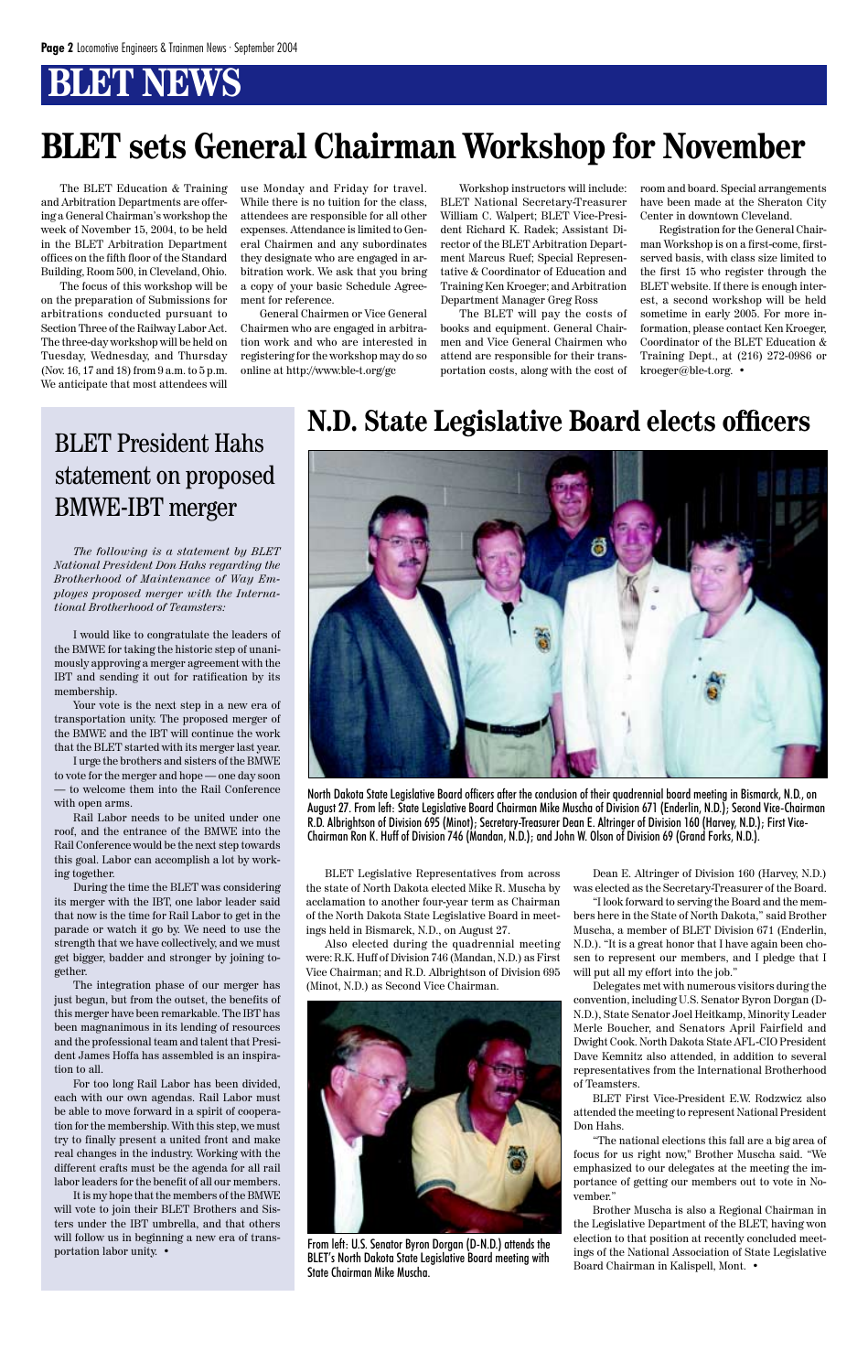the rail unions would agree to share our hard earned RRB benefits that we have paid into for our entire careers. And the Railroads would certainly not agree to share the fund that they have paid into on our behalf as part of our contract settlements since day one. It's just nonsense, plain and simple.

The UTU propaganda piece states, "No other transportation union—EXCEPT the United Transportation Union—has as strong a lobbying presence in Washington, D.C. as does the Teamsters." However, as strong as the UTU proclaims to be in Washington, D.C., their own non-railroad members (e.g., 12,000 UTU bus drivers) are not covered by Railroad Retirement. Why? Because they are not employed by a Railroad employer just as truck drivers, warehouse workers, UPS employees, etc., are not employed by a Railroad employer. If you are not a railroad employee working for a railroad employer or working full time for one of the traditional railroad Brotherhoods (such as BLE, BMWE, UTU, BRS, etc., which are considered railroad employers under the RRB) you are not eligible to participate in Railroad Retirement. Don't you think that if it could be done, the UTU would have already put their non-rail bus drivers under RRB? It hasn't been done by UTU because it couldn't be done by UTU any more than it could be done by the Teamsters or anyone else. It is total fabrication, pure and simple!

I agree with one statement in the UTU article, which said, "When railroaders are divided, they are in imminent danger of being conquered." In my humble opinion, it's time for UTU to follow its own words, rejoin the AFL-CIO (which they abandoned in order to raid the BLE), stop trying to divide the rail unions against one another, and stop the ridiculous and unfounded lies regarding the BLET/IBT and Railroad Retirement.

I have many close and dear friends in the UTU, and I will stick by those Brothers and Sisters regardless of the actions of their leaders. However, as far as the UTU-manufactured RRB lie goes, "It's never going to happen, it's never been considered, and it will never be allowed by Rail Labor, the Carriers, the Board, or the U.S. Congress," and you can quote me on that. In the interest of fairness and balance, I respectfully request RRESQ to distribute this response to all those members of rail labor who received the UTU article. Thank you.

In Unity,

/s/

Rick Inclima, BMWE

### IN THE LINE OF DUTY **Glen 'Skip' York II**

Glen A. "Skip" York, II, a member of Brotherhood of Locomotive Engineers and Trainmen Division 811, was killed in a remote control switching accident in the Burlington Northern Santa Fe yard in Clovis, N.M., on September 2.

Brother York, 26, joined BLET Division 811 in Clovis on April 1, 2004, following in the footsteps of his father, Glen A. York, who also belongs to Division 811.

Brother York and another BLET member were wearing Belt Packs and working as Remote Control Operators in the BNSF yard when the accident happened. Investigators from the BLET Safety Task Force, National Transportation Safety Board, UTU, and the Federal Railroad Administration are still trying to determine what happened.

On behalf of all the men and women of the BLET, National President Don Hahs gave his most sincere condolences to the York family and to the entire railroad family in the Clovis area.

"It is a tragedy that a man so young should be taken from us," President Hahs said. "I offer my heartfelt condolences to the York family."

Michael Lee, Legislative Representative of BLET Division 811, extended sympathy on behalf of all BLET members in the Clovis area. He said Brother York was a hardworking, professional railroader who will be missed by his friends and coworkers.

"All of our thoughts and prayers are with the family at this time," he said. "We're 220 members strong and Skip had a lot of friends here. It's a real sad situation."

President Hahs ordered the flag over BLET headquarters in Cleveland, Ohio, to be flown at half-mast in honor of Brother York and all other BLET members who lost their lives in the line of duty.

"Brother York is the seventh BLET member lost in the line of duty this year," National President Hahs said. "In our prayers we still remember Mike Rogers, Jeff C. York, Anthony C. Rodella, Jeffrey S. Bohler, Dennis Vinson and Heath Pape."

### UTU guilty of 'fear mongering' with latest Railroad Retirement deception

### BMWE Continued from Page 1

Once again, Rep. James Oberstar (D-Minn.) is proving why he is a friend to members of the Brotherhood of Locomotive Engineers and Trainmen.

On August 25, Congressman Oberstar took action on two pieces of legislation of major importance to railroad workers.

In a Dear Colleague letter, Oberstar announced he is seeking cosponsors for H.R. 4896, the PRO-TECTS Act (Protecting Railroad Operators, Travelers, Employees, and Communities with Transportation Security Act of 2004). The proposed legislation will authorize more than \$1 billion in federal funds to boost the security of America's railroads.

"The PROTECTS Act would ensure that the Federal government will immediately do its part to take the necessary steps to address security risks on our Nation's railroads, while protecting rail passengers, rail workers, and citizens who live or work in the communities in which railroads operate," he wrote.

A copy of his Dear Colleague letter is available on the BLET website at: http://www.ble-t.org/pr/pdf/ OberstarDearColleague.pdf .

In a second letter, addressed to leaders of the House Appropriations Committee, Congressman Oberstar asks for full funding for the U.S. Railroad Retirement Board. In its FY2005 budget, the Bush Administration is allocating just \$102.6 million for RRB operations, even though the Board had requested \$110.66 million.

"The additional funding will allow the RRB to maintain sufficient staff to continue providing high quality service to the railroad community and to continue with some information technology improvements," Congressman Oberstar wrote. "Accordingly,

## **Oberstar works to protect rail workers**

'Champion of working class America' backs rail security, Railroad Retirement issues

I urge you to join me is supporting the \$110.66 million that the agency has requested."

A copy of his letter to the Appropriations Committee is on the BLET website at: http://www.ble-t.org/ pr/pdf/OberstarRRB.pdf .

"The Brotherhood of Locomotive Engineers and Trainmen is sincerely grateful to Congressman Oberstar for his continued efforts to protect the interests of rail and transportation workers," BLET National President Don M. Hahs said. "He is a true champion of working class Americans." •

**"The BLET is sincerely grateful to Congressman Oberstar for his continued efforts to protect the interests of rail and transportation workers. He is a true champion of working class Americans."**

— BLET National President Don M. Hahs

### Freddie N. Simpson elected new President of BMWE

On September 16, the BMWE held elections to fill the offices of President and Secretary-Treasurer due to the retirement of former President Mac A. Fleming following an extended medical leave.

Freddie N. Simpson was elected President and Perry K. Geller Sr. was elected Secretary-Treasuer.

Both had each been serving those offices on an interim basis.

President Simpson said, "I am gratified to be officially elected as your president and look forward to moving our organization forward together with the membership and the rest of the officers and staff."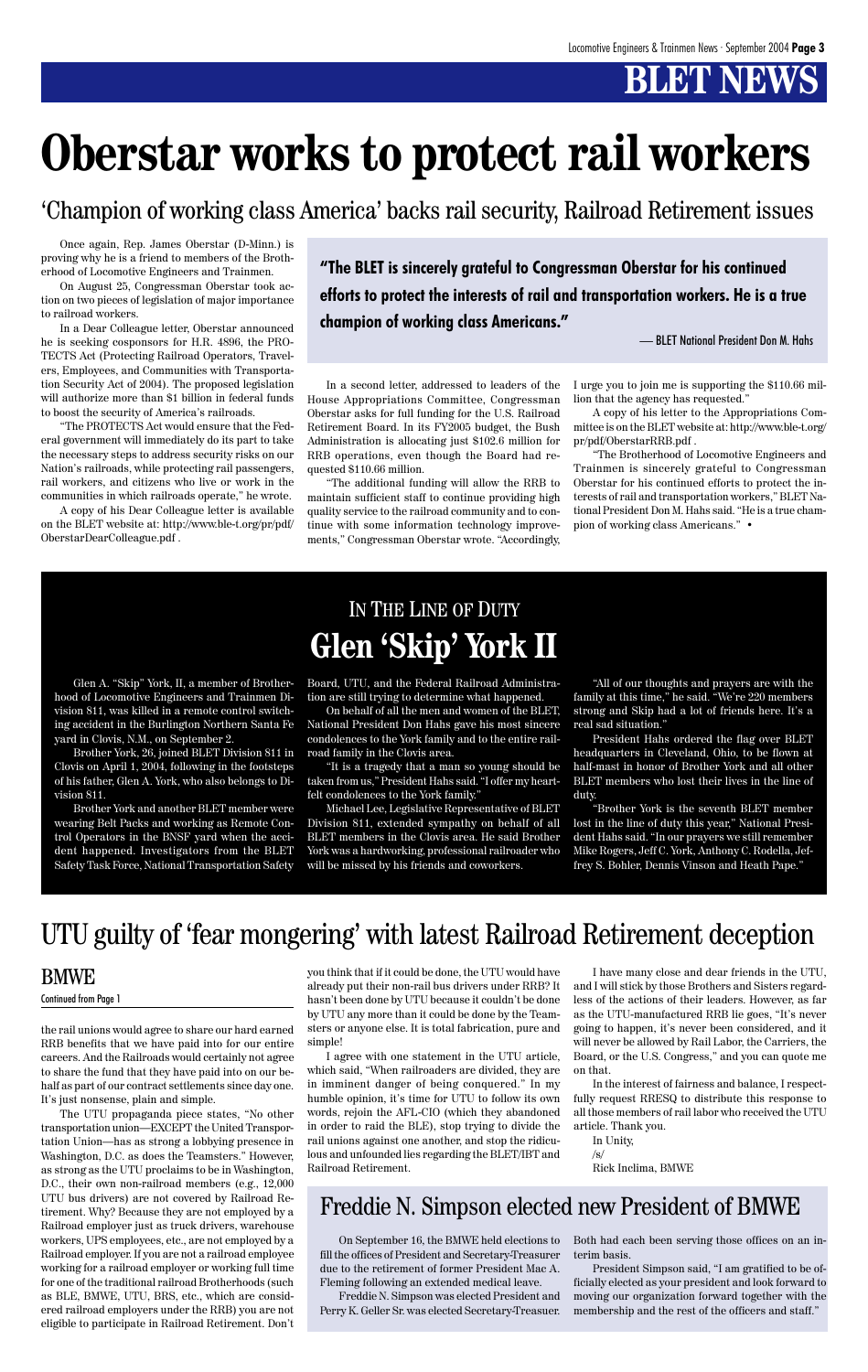## **EASTERN UNION MEETING ASSOCIATION**



Janet Louis, wife of EUMA Arrangements Chairman Jim Louis, gladly greets visitors at the



Mr. and Mrs. Gale Murphy. Brother Murphy is Local Chairman of BLET Division 255 in Steubenville, Ohio.





Teamsters International Vice-President John



BLET Division 106 (Muncie, Ind.) From left: Bob Chapter, Secretary-Treasurer of BLET Division 157 (Jersey City, N.J.); and Vinny Vaccarella, a trainman member of Division 157.



Greg Powell, Chairman of the BLET's Michigan State Legislative Board.



BLET National Vice-President Steve Speagle with his wife, Sue.



From left: Brother Ben Blissett,Division 31 (Roanoke, Va.), and Safety Task Force Primary Team Member; his wife, Dolly; and BLET National Secretary-Treasurer Bill Walpert. GIA President Onita Wayland and her husband, Tony.





Kathy and Dino Raptis, an Amtrak engineer and a member of BLET Division 12 in Fort Wayne, Ind.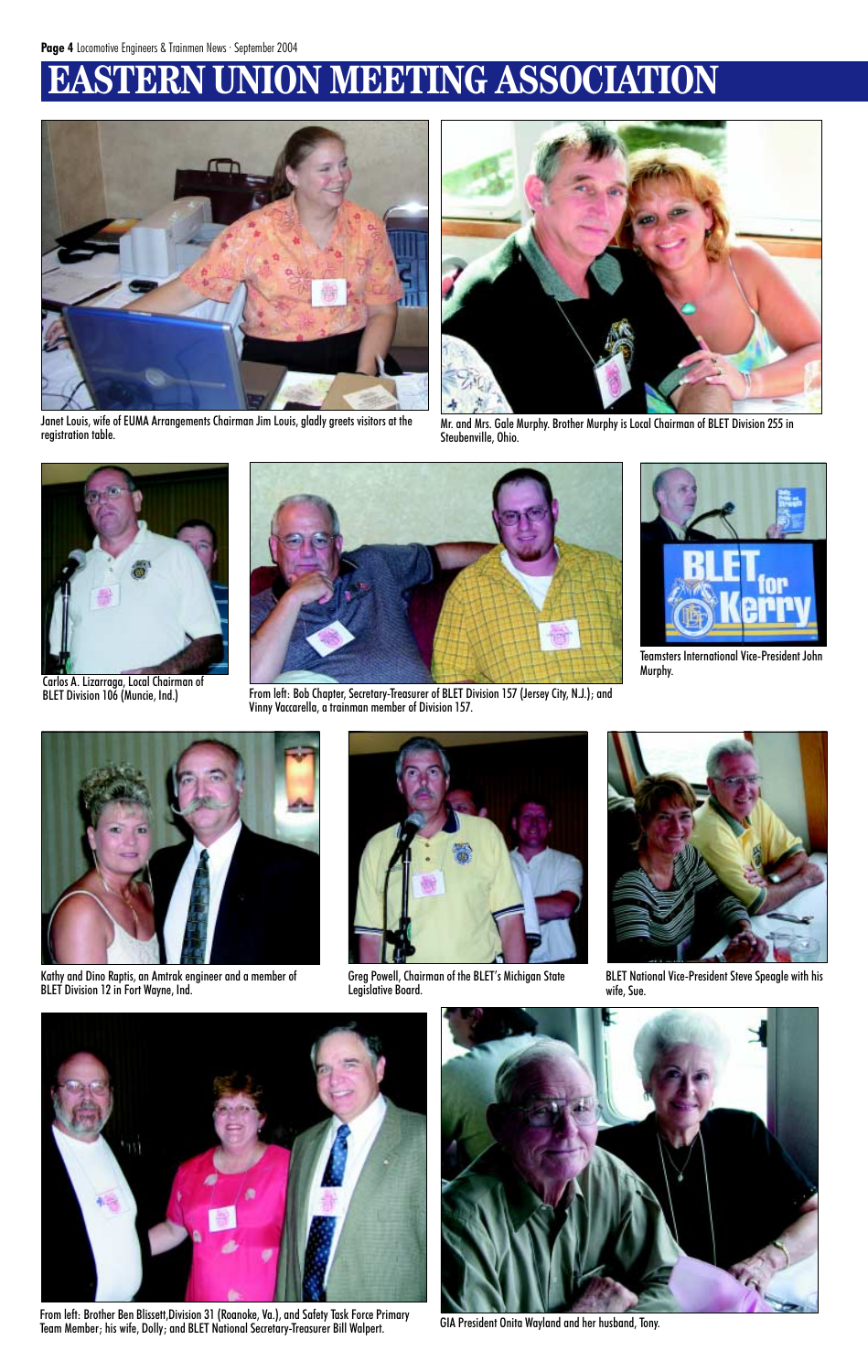## **GRAND ISLAN**



BLET members during the opening ceremony.



From left: BLET National President Don Hahs; Vice-President Merle Geiger Jr.; and Carl W. Fields, Legislative Representative of BLET Division 682 in Hammond, Ind., and Safety Task Force Primary Team Member.



From left: BLET National Division Staff Attorney Tom Brennan and retired General Chairman Charlie Klimek.





Clockwise, from bottom left: John Bove, Secretary-Treasurer of Division 269; Robert Willis, Committeeman, LIRR General Committee of Adjustment, Division 269; Gary Lockel, 1st Vice Chairman, GCA, Div 269; James Brown, Committeeman, GCA, Div 269; Scott Decker, Vice President, Div 269; Robert Evers, General Chairman, GCA, Div 269; Douglas Willox, President, Div 269; Michael Quinn, 2nd Vice Chairman, GCA, Div 269.

From left: John C. Rupp, Local Chairman of BLET Division 74 (Harrisburg-Enola, Pa.); and Bill Thompson, Second Vice-General Chairman, Norfolk Southern-Southern Lines.



As part of the entertainment package, EUMA attendees enjoyed a tour of Niagara Falls on board the Maid of the Mist.

From left: Among the BLET and GIA officers in attendance at the EUMA were GIA Guide DeLaine Morris; GIA 3rd Vice-President Sereena Hogan; GIA Treasurer Bettye Dollar; Vice-President Mabel Grotzinger; GIA President Onita Wayland; BLET President Don Hahs; National-Secretary-Treasurer Bill Walpert; Vice-President Merle Geiger; Vice-President Steve Speagle; and Vice-President Paul Wingo.

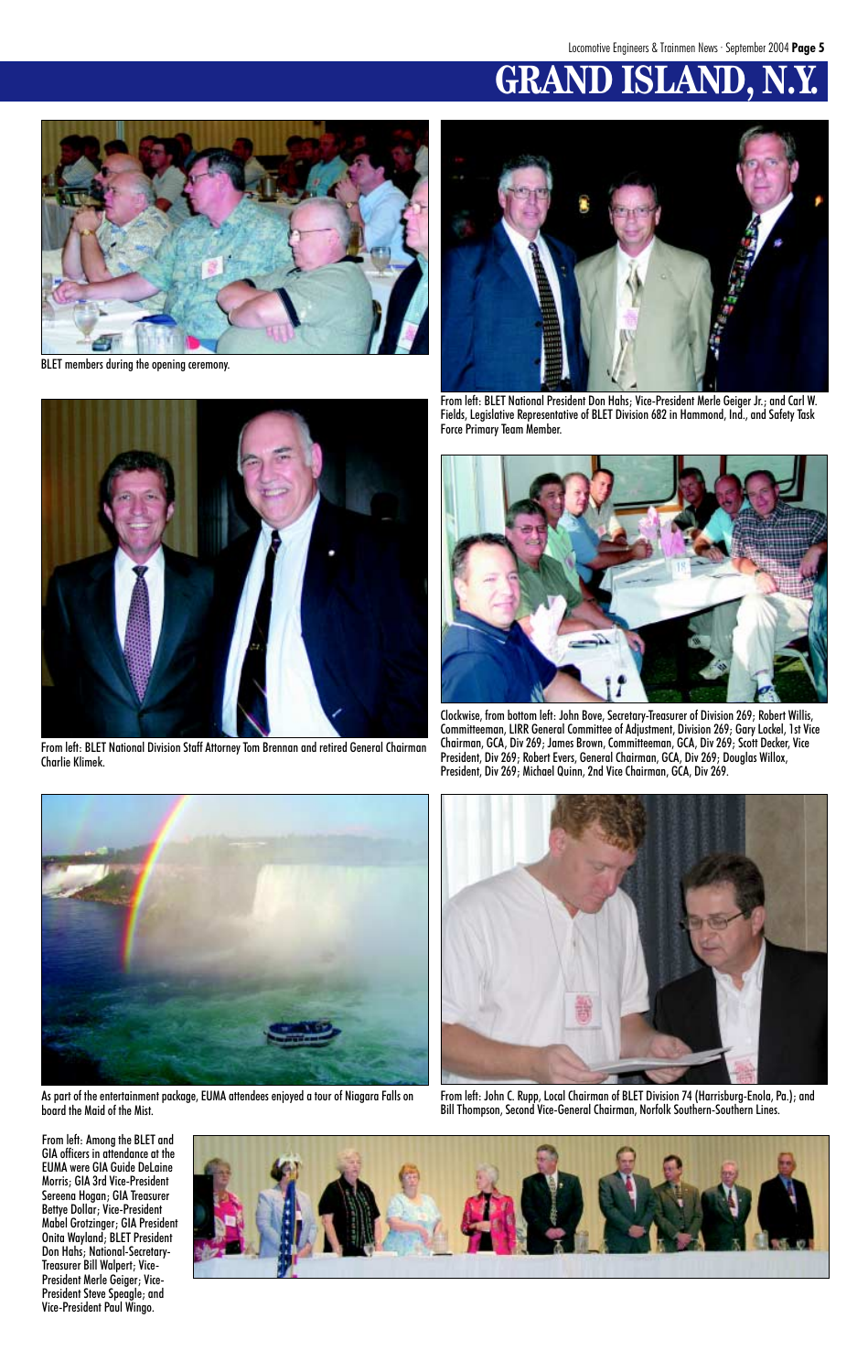Under the Railroad Retirement Act, a "current connection with the railroad industry" is one of the eligibility requirements for occupational disability annuities and supplemental annuities, and is one of the criteria for determining whether the Railroad Retirement Board or the Social Security Administration has jurisdiction over the payment of monthly benefits to survivors of a railroad employee.

The following questions and answers describe the current connection requirement and the ways the requirement can be met.

#### **1. How is a current connection determined under the Railroad Retirement Act?**

To meet the current connection requirement, an employee must generally have been credited with railroad service in at least 12 months of the 30 months immediately preceding the month his or her railroad retirement annuity begins. If the employee died before retirement, railroad service in at least 12 months in the 30 months before death will meet the current connection requirement for the purpose of paying survivor benefits.

However, if an employee does not qualify on this basis, but has 12 months' service in an earlier 30-month period, he or she may still meet the current connection requirement. This alternative generally applies if the employee did not have any regular employment outside the railroad industry in the period between the end of the last 30-month period including 12 months of railroad service and the month the annuity begins, or the month of death if earlier.

A current connection established at the time the railroad retirement annuity begins is permanent. The employee never loses it no matter what kind of work is performed thereafter.

**2. Can nonrailroad work before retirement break a former railroad employee's current connection?**

Full or part-time work for a nonrailroad employer in an interim between the end of the last 30-month period including 12 months of railroad service and the beginning date of an employee's annuity, or the date of death if earlier, can break a

current connection.

Self-employment in an unincorporated business will not break a current connection. However, if the business is incorporated, compensated service will break a current connection.

Federal employ-

ment with the Department of Transportation, the National Transportation Safety Board, the National Mediation Board, the Surface Transportation Board or the Railroad Retirement Board will not break a current connection. Also, neither State employment with the Alaska Railroad, so long as that railroad remains an entity of the State of Alaska, nor non-creditable Canadian railroad service will break a current connection.

#### **3. Are there any exceptions to these normal procedures for determining a current connection?**

A current connection can be maintained for purposes of supplemental and survivor annuities if the employee completed 25 years of railroad service, was involuntarily terminated without fault from the railroad industry, and did not thereafter decline an offer to return to work in the same class or craft as his or her most recent railroad service, regardless of the location of the work offered.

If all of these requirements are met, an employee's current connection may not be broken, even if the employee works in regular nonrailroad employment after the 30-month period and before retirement or death. This exception to the normal current connection requirement became effective October 1, 1981, but only for employees still liv-

> ing on that date who left the rail industry on or after October 1, 1975, or who were on leave of absence, on furlough, or absent due to injury on October 1, 1975.

> **4. Would the acceptance of a buy-out have any effect on de-**

**termining whether an employee could maintain a current connection under this exception provision?**

In cases where an employee has no option to remain in the service of his or her employer, the termination of the employment is considered involuntary, regardless of whether the employee does or does not receive a buy-out.

However, an employee who chooses a buy-out instead of keeping his or her seniority rights to railroad employment in his or her last class or craft would, for railroad retirement purposes, generally be considered to have voluntarily terminated railroad service, and consequently would not maintain a current connection under the exception provision.

**5. An employee with 25 years of service is offered a buy-out with the option of either taking payment in a single lump sum or of receiving monthly payments until retirement age. Could the method of payment affect the employee's current con-** **nection under the exception provision?**

If the employee had the choice to remain in employer service and voluntarily relinquished job rights to accept the payments, his or her current connection would not be maintained under the exception provision, regardless of which payment option is chosen. Therefore, nonrailroad work after the 30 month period and before retirement or death could break the employee's current connection. Such an employee could only meet the current connection requirement under the normal procedures.

An employee considering accepting a buy-out should also be aware that if he or she relinquishes job rights to accept the buy-out, the compensation cannot be used to credit additional service months beyond the month in which the employee severed his or her employment relation, regardless of whether payment is made in a lump sum or on a periodic basis.

**6. What if the buy-out agreement allows the employee to retain job rights and receive monthly payments until retirement age?**

The Board considers the buy-out a dismissal allowance if the employee retains job rights and receives monthly payments credited to the months for which they are allocated under the dismissal allowance agreement. This is true even if the employee later relinquishes job rights after the end of the period for which a monthly dismissal allowance was paid.

If the payments continued until retirement age, this could extend the employee's rail service until that time and thereby also maintain his or her current connection, regardless of years of service.

**7. Could the exception provision apply in cases where an employee has 25 years of railroad retirement coverage and a company reorganization results in the employee's job being placed under social security coverage?**

The exception provision has been considered applicable by the Board in cases where a 25-year employee's job changed from railroad retirement coverage to social security coverage and the employee had, in effect, no choice available to remain in railroad retirement covered service. Such 25-year employees have been deemed to have a current connection for purposes of supplemental and survivor annuities.

**8. Where can a person get more specific information on the current connection requirement?**

Railroaders and former employees can contact the nearest field office of the Railroad Retirement Board for information on how their eligibility for benefits is affected by this requirement.

Persons can find the address and phone number of the Board office serving their area by calling the automated toll-free RRB Help Line at (800) 808- 0772 or by checking the Board's Web site at www.rrb.gov. •

## **Maintaining a 'current connection' with Railroad Retirement**

On June 1, the U.S. Department of Transportation's National High-

way Traffic Safety Administration (NHTSA) re-issued a warning to users of 15-passenger vans because of an increased rollover risk under certain conditions. Similar warnings were issued in 2001 and 2002.

The safety agency also unveiled an updated consumer hangtag for users of 15-passenger vans and released three related research reports. One of the reports is a detailed analysis of 15-passenger van crashes between 1990 and 2002.

The newly released NHTSA research reinforces the fact that 15 passenger vans have a rollover risk that increases dramatically as the number of occupants increases to full capacity. In fact, the likelihood of a rollover when a van is fully loaded is about five times greater than when the vehicle contains only a driver. While an increased likelihood of rollover is present for other types of fully loaded passenger vehicles, it is most pronounced in 15-passenger vans.

The new NHTSA analysis also showed that the risk of rollover increased significantly at speeds over 50 miles per hour and on curved roads. *(DOT news release.)* •

The Department of Homeland Security issued its first anti-terror directive for the nation's commuter rail and subway systems on May 20, calling for wide-ranging precautions dealing with checks of unattended bags, bombproof trash receptacles and the use of explosive-sniffing dogs.

The regulations were to go into effect on May 23, but operators said they hadn't been issued copies of the requirements.

Fears for the nation's rail systems rose after Sept. 11, 2001, and again af-

### DOT repeats 15-seat van rollover warning

### Security directive issued for mass transit

ter the Madrid train bombings in March. The announcement of new rules prompted pleas for more money from rail operators, who say that although airlines have received billions in direct assistance for antiterror measures, the country's railway systems have been given relatively little. A Transportation Security Administration (TSA) press release briefly mentioned these topics: that rail operators must designate coordinators for communicating with the TSA; that passengers and employees will be asked to report unattended property and suspicious behavior and that similar inspections will be conducted; that in certain locations, trash receptacles must be bomb-resistant or made of clear plastic; that canine explosive detection teams may be used; and that rail operators will ensure that security is at "appropriate levels consistent with the DHS established threat level."



*(Washington Post)*. •

## **NEWS BRIEFS**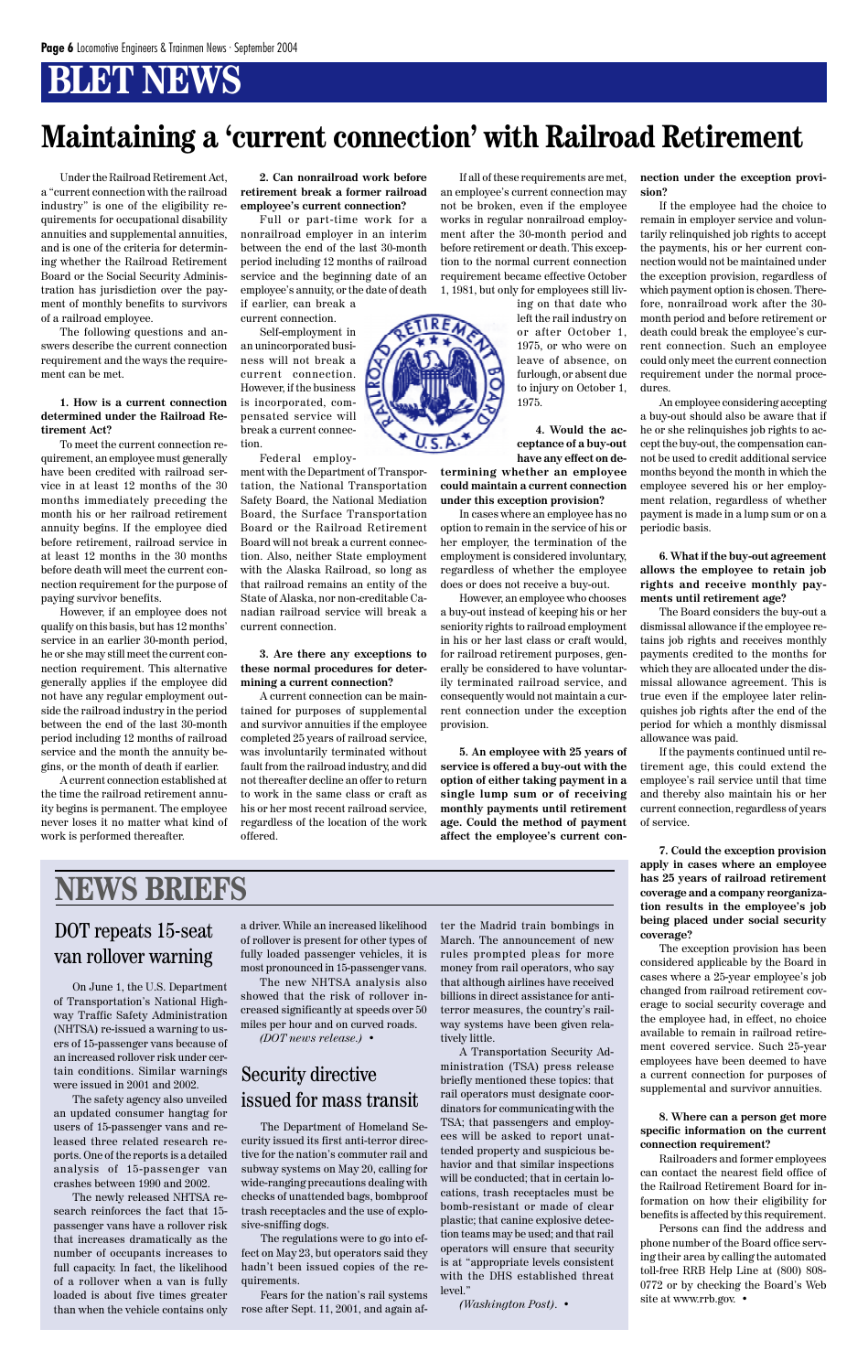As this issue of the *Locomotive Engineers & Trainmen News* goes to press, 21 different AFL-CIO state federations have passed remote control safety resolutions.

The AFL-CIO and its subordinate bodies have continually demonstrated their support of the BLET and stand behind the organization in opposition to this dangerous practice.

In addition to the State Feds, five other AFL-CIO bodies have adopted similar resolutions.

Most recently, the Wyoming and Ohio State Federations and the Washington State Labor Council have passed remote control safety resolutions, thanks to the hard work of dedicated BLET members.

#### **Wyoming AFL-CIO**

The Wyoming AFL-CIO became the 21st state federation to pass a remote control safety resolution on September 11. The resolution was passed at the state AFL-CIO convention.

BLET Wyoming State Legislative Board Chairman Terry R. Jones thanked BLET Division 115 (Cheyenne, Wyo.) Legislative Representative Joe Barrett and Division 103 (Cheyenne) Legislative Representative Charlie Fanning for their work. Brother Barrett introduced the resolution and Brother Fanning presented it to the convention.

#### **Ohio AFL-CIO**

On August 24, the Ohio AFL-CIO

passed a hazmat resolution that calls for strict controls of automated train technology. Federation President William Burga confirmed the resolution's passage at the 24th Biennial AFL-CIO Ohio State Convention.

The 704 delegates in attendance unanimously passed Resolution 10: HAZMAT. These delegates represented 147 affiliated locals from 38 labor unions.

The Ohio AFL-CIO is the 20th State Federation to adopt a resolution that addresses remote control, but is the first to address new automation technology being developed by rail carriers and the Association of American Railroads. Resolution 10 also calls upon the FRA to require remote control protection zones to be used where remote control is operated.

Ohio State Legislative Chairman James F. Ong, Vice-Chairman Timothy R. Hanely, and Division 234 Legislative Representative Mike Goebel attended the convention.

Chairman Ong thanked Ohio AFL-CIO President Burga, Federation Secretary-Treasurer Pierrette M. Talley and the Delegates of the 24th Convention for their support.

Chairman Ong said that the resolution was drafted and proposed by Vice-Chairman Tim Hanely, who also serves as the delegate for BLET Division 36 (Newark, Ohio) to the Ohio AFL-CIO.

Hanely said that nationally, the

AFL-CIO represents over 13 million sisters and brothers who share a common cause with the BLET.

"Safety in the workplace has to be our greatest concern, and operator safety was the inspiration behind Resolution 10," Hanely said. "We have hundreds of members who are paying too high of a price for rail carriers to make elevated profits."

#### **Washington State Labor Council**

The Washington State Labor Council, AFL-CIO, unanimously passed a "Safe and Secure Railroad Operations" resolution at the 2004 convention in Tacoma, Wash., on August 26.

The resolution calls for railroads operating within the state to use fully rested (by society's standard) railroad workers; locomotive engineers certified to the highest possible skill level to operate locomotives in all railroad operations; and demands that the Federal Railroad Administration promulgate rules to ensure railroad workers are not unnecessarily fatigued.

"I think it sends a strong message that organized labor is not going to stand by and let the railroads dictate the level of safety, training, and rest railroad workers require to safety perform their duties," said Dr. Mark Ricci, Chairman of the BLET's Washington State Legislative Board. "Railroad workers demand a higher level and the people of Washington State demand a higher level."

Ricci has spearheaded a campaign to secure a state-level regulation of remote control locomotive operations.

The passage of the AFL-CIO resolution follows on the heels of a similar resolution adopted last month by the King County Labor Council of Seattle, Wash. The Washington State Labor Council, AFL-CIO, represents over 400,000 union brothers and sisters throughout the state.

#### **Total**

On September 9, SEPTA officials  $\int$  inadvertently causes said they would have to eliminate all weekend service, increase fares an average of 25 percent, and fire 16 percent of its employees by January 1 if the state legislature did not increase the agency's funding and erase a \$62 million deficit. SEPTA warns of deep cuts SEPTA electrician

In addition to Wyoming, Ohio and Washington, the following AFL-CIO State Federations have take action to improve the safety of remote control locomotives: Arizona; Texas; Michigan; Nevada; North Carolina; Missouri; North Dakota; Nebraska; Wisconsin; Georgia; Illinois; Pennsylvania; Kentucky; Alabama; Iowa; West Virginia; Utah; Colorado; and Florida.

Four other AFL-CIO bodies have acted on the issue of remote control trains. They are: Harris County AFL-CIO (Texas); Toledo Area AFL-CIO Council (Ohio); Detroit Central Labor Council (CLC), AFL-CIO; Iowa Democratic Party; and the King County Labor Council, AFL-CIO, Seattle, Wash.

More information about remote control trains, and copies of the resolutions adopted by the organizations mentioned in this article, are available for download from the BLET website at:

http://www.ble-t.org/remotecontrol . •

The Iowa Democratic Party included a section of language opposing unregulated operation of remote control locomotives in its party platform, which was passed without issue at its convention on June 26. It was part of the Transportation/Infrastructure plank.

The delegates to the convention included the following phrase in the party platform: "We support… banning remote control operations until FRA enacts comprehensive rules and regulations."

The effort to include remote control on the party's platform was spearheaded by BLET Division 125 (Clinton, Iowa) member Pat Johnson. Brother Johnson took the resolution from the county level all the way to the state level. It was passed without issue at each level. Brother Johnson served on committees at the various levels and helped to push the issue through.

"The platforms at each level are issues the Democrats stand for, and want their respective legislators to fight to enact," said Brother Johnson. "These are issues that we expect the Democratic candidates to campaign on during their bids to become elected officials."

A copy of the Iowa Democratic Party Platform will be available at: www.iowademocrats.org. •

## Iowa Democrats take a tough stand on remote control safety

## **AFL-CIO groups tackle remote control safety issues**

National Division clarifies policy on interpretation of

### BLET bylaws

Effective immediately, any requests for an interpretation of National Division Bylaws received by e-mail will not be answered.

Instead, the sender should be informed that in keeping with National Division policy, it will be necessary for him or her to submit the request for an interpretation of the Bylaws in written form to the National Division President.

Any questions regarding this policy should be directed in writing to: BLET National President Don M. Hahs, 1370 Ontario St., Mezzanine, Cleveland, OH 44113- 1702.

Lawmakers warn House is underfunding Amtrak

Lawmakers warned that Amtrak could go out of business next year if Congress goes along with a \$900 million funding level supported by the Bush administration.

"At this level, there should be no surprise next spring when Amtrak must curtail services," Rep. John Olver (D-Mass.) told the Associated Press as the House began debate on an \$89.9 billion bill to fund Transportation and Treasury Department programs in the coming budget year.

The administration, said Rep. James McGovern (D-Mass.), is engaged in the "the continued conscious and deliberate underfunding of Amtrak."

A Senate subcommittee approved \$1.2 billion for Amtrak, while Amtrak officials say \$1.8 billion is needed to keep the railway operating.

*(From the Associated Press)* •

In June, SEPTA adopted a \$920 million budget for 2005, but with a \$62 million deficit. The agency said if it did not receive money to close that gap by October, it would propose service cuts and fare increases.

In the past, SEPTA has detailed dramatic service cuts to cope with funding shortfalls, but those measures never included reducing the workforce. And the agency eventually received or found enough money to avert the worstcase scenarios, such as last year's threat to eliminate four Regional Rail lines and the C bus route.

*(Philadelphia Inquirer)* •

### security scare

A mysterious motion detector spray painted black and concealed in ballast along SEPTA tracks in Philadelphia — caused a great deal of concern among security officials in light of recent terrorist threats to America's railroads. One Philadelphia television station reported that the device could be used as a triggering device for a bomb. The FBI and SEPTA police launched an investigation. Turns out device was not hidden by a terrorist, but by a sleepy employee. A veteran SEPTA electrician, who worked the 11 p.m.-7 a.m. shift, came forward and admitted to placing the device along the tracks. He rigged the motion detector to signal an alarm in his work shed that would wake him up when the boss was coming.

*(Philadelphia Inquirer.)* •

## **PASSENGER RAIL NEWS BRIEFS**